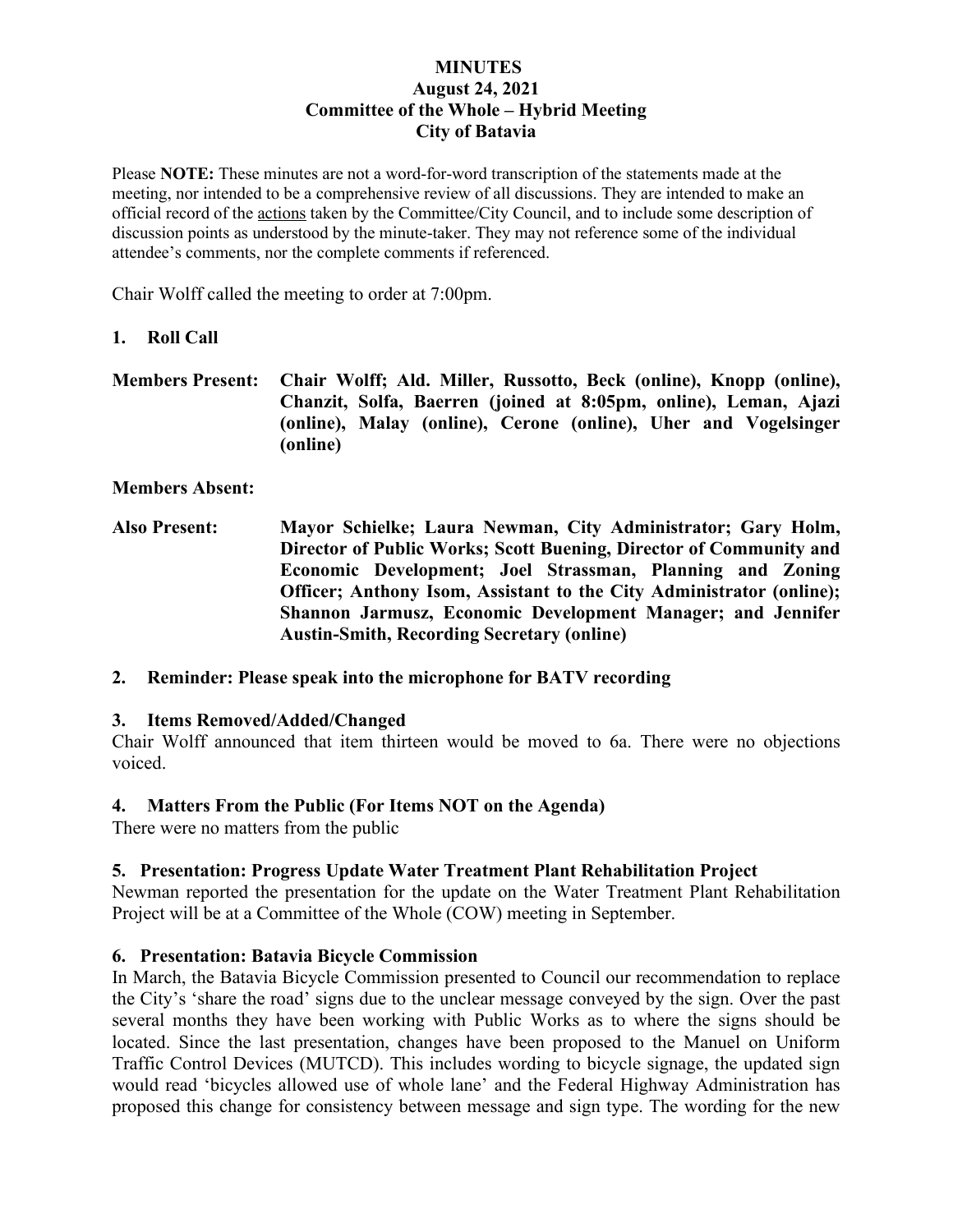signs would be added to the MUTCD in the spring. Chair Wolff stated that he does not want to make signs and have to replace them in six months. He is in support of putting signs up but he does not want to do it twice. He would prefer to wait until we have final guidance. Cerone agreed. He continued we are all on the same page and it would not be a loss if we wait. It would be in our best interest to wait until spring to make a final decision. Miller agreed to wait until final approval.

Newman stated that the signage could be put into the budget for the number of signs needed to be ready as soon as the MUTCD adopts the signage. Leman asked for actual numbers to be shared with the Committee.

John Gamble, Chair of the Batavia Bicycle Commission, overviewed the report card for the designation of the Bronze Award for Bike Friendly Community by the League of American Bicyclists and key steps to the Silver Award. Beck asked if the Bicycle Commission could give the COW a bike tour of Batavia sometime next spring. Chair Wolff seconded Beck's request for a bike tour. Gamble stated that they would be glad to put that together.

*Ald. Beck exited the meeting at 7:46pm.*

#### **7. Approval: Class D-1 (Restaurant – All Alcohol) Liquor License for Bocadito's Café Inc., Located at 11 N. Batavia Ave Unit #109, Batavia IL 60510 (DME 8/18/21) GS**

Chanzit overviewed the memo.

| <b>Motion:</b>         |         |                  | To recommend to Council approval of Class D-1 (Restaurant – All Alcohol)         |  |  |  |  |
|------------------------|---------|------------------|----------------------------------------------------------------------------------|--|--|--|--|
|                        |         |                  | Liquor License for Bocadito's Café Inc., Located at 11 N. Batavia Ave Unit #109, |  |  |  |  |
|                        |         | Batavia IL 60510 |                                                                                  |  |  |  |  |
| <b>Maker:</b>          | Chanzit |                  |                                                                                  |  |  |  |  |
| Second:                | Knopp   |                  |                                                                                  |  |  |  |  |
| <b>Roll Call Vote:</b> |         |                  | Aye: Chanzit, Solfa, Wolff, Leman, Ajazi, Malay, Uher, Cerone,                   |  |  |  |  |
|                        |         |                  | Vogelsinger, Miller, Russotto, Knopp                                             |  |  |  |  |
|                        |         | Nay:             |                                                                                  |  |  |  |  |
|                        |         |                  | 12-0 Vote, 2 Absent, Motion carried.                                             |  |  |  |  |

*Alderman Beck returned to the meeting at 7:48pm.*

# **8. Resolution 21-037-R: Awarding a Downtown Signage Program Grant Funds to Craft and Smoke, at 20 N. Island Ave (SCB 8/19/21) CD**

Isom overviewed the memo.

| <b>Motion:</b>         | To recommend to Council approval of Resolution 21-037-R: Awarding a      |
|------------------------|--------------------------------------------------------------------------|
|                        | Downtown Signage Program Grant Funds to Craft and Smoke, at 20 N. Island |
|                        | Ave                                                                      |
| <b>Maker:</b>          | Wolff                                                                    |
| Second:                | Cerone                                                                   |
| <b>Roll Call Vote:</b> | Aye: Wolff, Leman, Ayazi, Malay, Uher, Cerone, Vogelsinger, Miller,      |
|                        | Russotto, Beck, Knopp, Chanzit, Solfa                                    |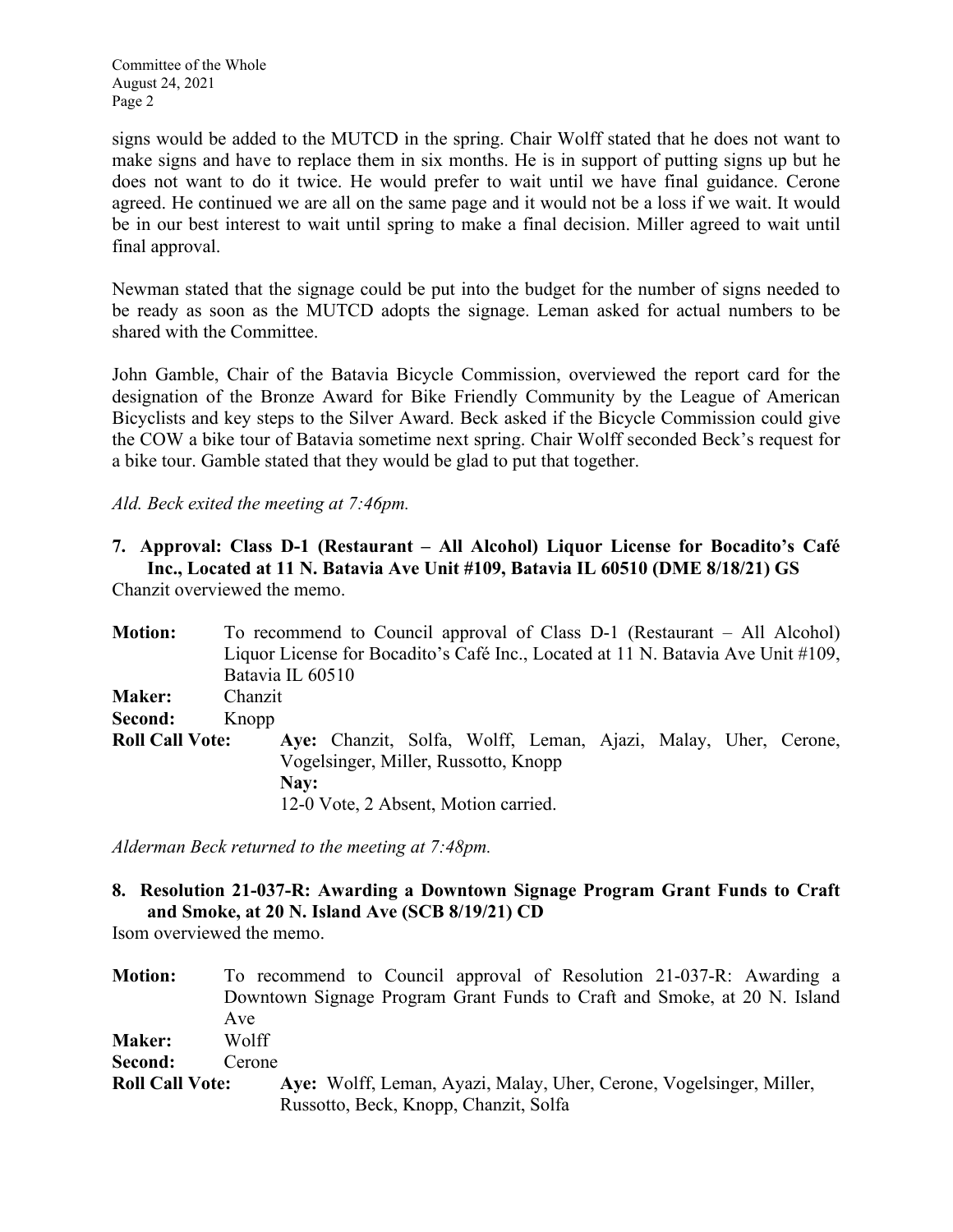**Nay:**  13-0 Vote, 1 Absent, Motion carried.

# **9. Resolution 21-086-R: Approval of Downtown Improvement Grant at 15 E. Wilson St. (Ware Equity Partners, LLC) for Fire Sprinkler System (SMJ 8/24/21) CD**

Jarmusz discussed the memo with the Committee.

| <b>Motion:</b>         |       | To recommend to Council approval of Resolution 21-086-R: Approval of       |
|------------------------|-------|----------------------------------------------------------------------------|
|                        |       | Downtown Improvement Grant at 15 E. Wilson St. (Ware Equity Partners, LLC) |
|                        |       | for Fire Sprinkler System                                                  |
| <b>Maker:</b>          | Wolff |                                                                            |
| Second:                | Uher  |                                                                            |
| <b>Roll Call Vote:</b> |       | Aye: Wolff, Leman, Ayazi, Malay, Uher, Cerone, Vogelsinger, Miller,        |
|                        |       | Russotto, Beck, Knopp, Chanzit, Solfa                                      |
|                        |       | Nay:                                                                       |
|                        |       | 13-0 Vote, 1 Absent, Motion carried.                                       |
|                        |       |                                                                            |

*Ald. Baerren joined the meeting remotely at 8:05pm.*

- **10. Avenue Marketplace, 1898 and 1994 McKee Street, Michael Douglas, Randall Road Resources, LLC applicant (JLS 8/19/21) CD**
	- **a. Ordinance 21-44: Amending the Comprehensive Plan Land Use Map to General Commercial, 1898 McKee Street**
	- **b. Ordinance 21-45: Amending the Zoning Map to GC General Commercial, 1898 McKee Street and Amending/Adding Planned Development Overlay, 1898 and 1994 McKee Street**
	- **c. Ordinance 21-46: Conditional Use Permit for a Drive-Through Restaurant – Starbucks, 1994 McKee Street**
	- **d. Ordinance 21-47: Conditional Use Permit for a Drive-Through Restaurant – Chipotle, 1994 McKee Street**
	- **e. Resolution 21-084-R: Final Plat of Subdivision for Avenue Marketplace, 1898 and 1994 McKee Street**

Strassman overviewed the memo. Newman stated that if we could solve the issue of getting the north south road all the way through it eliminates some of the left hand turn motions that would be made out of either the north side or the south side at an area that is so close to the intersection and would really be a safety improvement. Chair Wolff stated that he would like to see right hand turns. Chair Wolff stated that he and Ald. Leman met with residents and viewed the site.

Austin Dempsey, Batavia Enterprises, discussed the proposed Avenue Marketplace site plan and the off-site improvement plan with the Committee. John Green, ERA, discussed the landscape plan. He explained that the previous plan that met the City code had 22 plantings. The Plan Commission (PC) asked to add 50% more plantings along the east end and we more than doubled the amount of plantings. It will be a green living fence with year round screening. The existing berm will be needed as part of our stormwater retention facility. On average the berm is 30-36" tall and the width would be five feet tall, which allows us to stagger all of our trees. The landscape plan was shown to the Committee.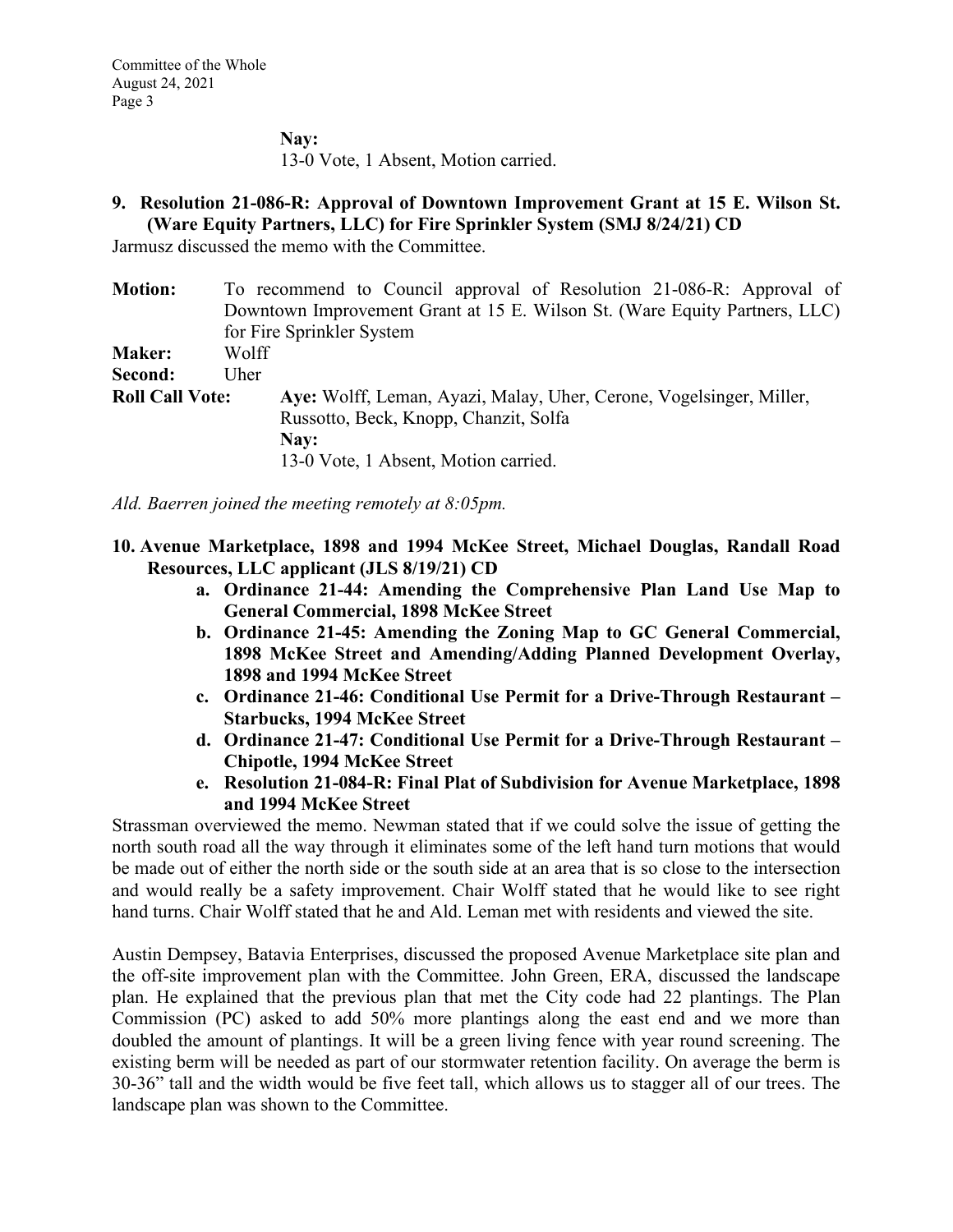Chair Wolff opened the floor for public comment. Kevin Blanek, member of the Sierra Mills Subdivision Homeowners Association Board, addressed the COW. Our subdivision consists of 62 houses. These owners take great pride in our properties and our subdivision. The City has never dealt with an issue in our subdivision and the Homeowners Association is proactive in maintaining an attractive appearance to our common space and any areas exposed to public view. This includes lawn maintenance along McKee and Western Avenues, the pond, tree maintenance and the hedge around the City's guardrail on both Western and McKee. Our subdivision has maintained these common areas in order to preserve the attractiveness, the security and the privacy of the subdivisions properties. Our governing homeowners association guidelines strictly limit modifications, which would not comply with the harmony of the external design and/or location in relation to surrounding structures or topography. Over twenty-five years, the wooded property along the western side of the subdivision has been considered a part of this formula of the attractiveness, security and privacy of our neighborhood. This woodland has trees with an average height of over 25ft. Not one homeowner is in support of eliminating a 75ft wide forest that provides a light and sound barrier from the current traffic along Randall Road. The increase of traffic, headlights and exhaust would increase along the service road that would result in pollution of light, sound, exhaust and fast food container pollution into our neighborhood. As taxpayers, we expect that our City would work with the contractors for a solution that allows for the economic progress to move forward while balancing the protection of a quiet and vibrant subdivision that contributes to the appeal of our community. We also expect our representatives to go out of their way to ensure the preservation of our property values. There are feasible alternatives and some were addressed tonight. We met with Alderman Wolff and Leman last night and discussed options for containment into the current retention pond, stormwater mitigation techniques as have been done at Batavia High School and we also think further research into the Kane County land on Randall Road for the retention pond there should be investigated further. He believes that we would need more than 36 inches berm to protect our neighborhood. Sean Tinglegh asked if any of the existing trees would be kept in association with the proposed landscaping.

Green shared that an arborist has been there and found that a lot of it is invasive species. Unfortunately, stormwater management requirements are so strenuous for the County and City, we are required to manipulate all the earth and grades and the detention pond would be dug out five to six feet deep. We will be replanting the detention area with all native species. The berm would be replaced. The City requires 6ft tall trees and our plan has 8ft trees. We are exceeding the ordinance in tree height. We would be planting on to of a 36in berm that would allow for the staggering of the trees. Green stated they exceeded the City requirements for buffering by 3x what the code requirement is. They did that out of the feedback received by the community and residents at the public hearing.

The Committee discussed berm heights, drainage, pond detention sizing, impervious area, stormwater runoff, engineering analysis and review, parking and site ingress and egress.

**Motion:** To recommend to Council approval of Ordinance 21-44: Amending the Comprehensive Plan Land Use Map to General Commercial, 1898 McKee Street **Maker:** Wolff **Second:** Knopp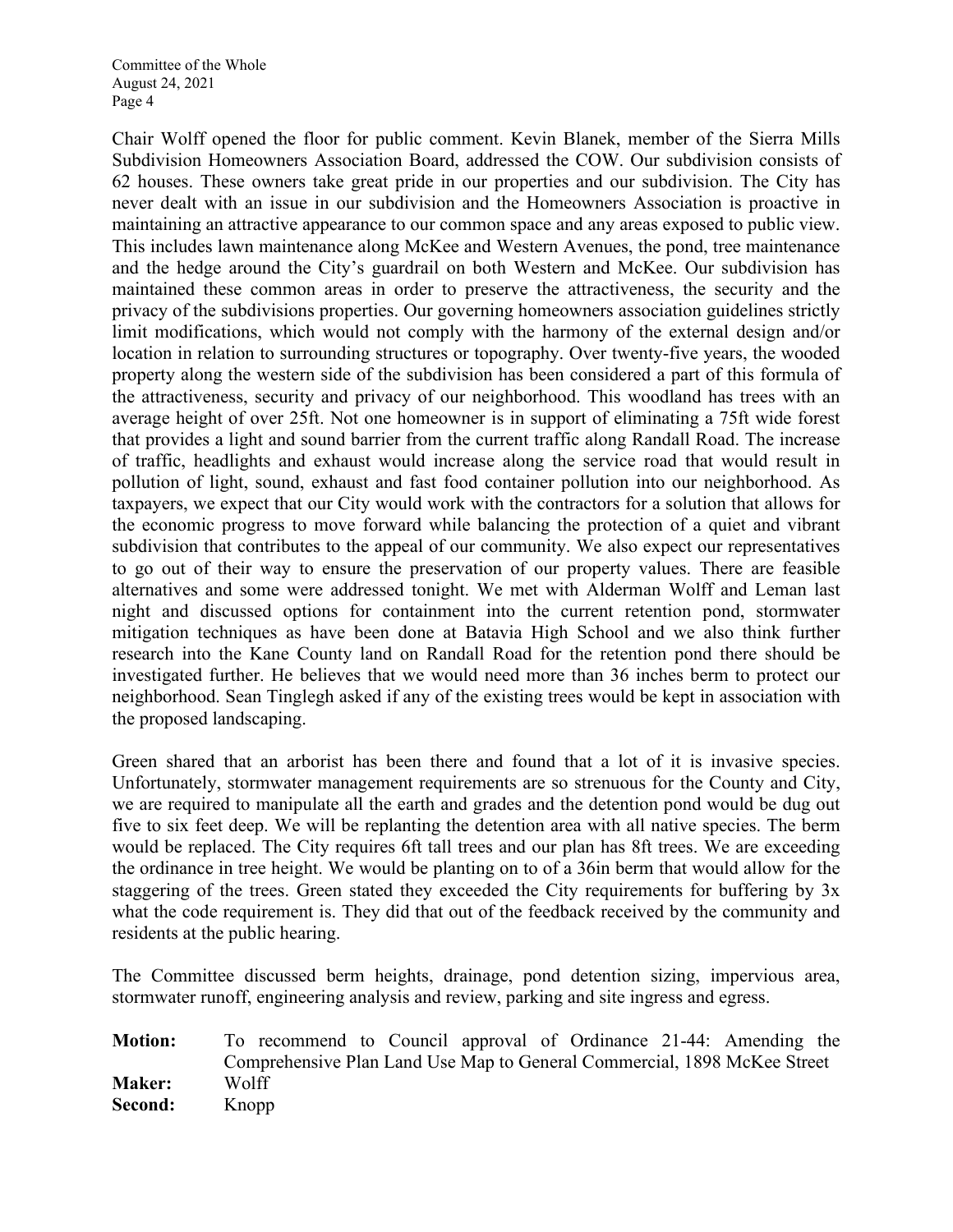| <b>Roll Call Vote:</b>   |                | Aye: Wolff, Baerren, Leman, Ayazi, Malay, Uher, Cerone, Vogelsinger,<br>Miller, Russotto, Beck, Knopp, Chanzit, Solfa<br>Nay: None                                                                         |  |  |  |  |  |  |
|--------------------------|----------------|------------------------------------------------------------------------------------------------------------------------------------------------------------------------------------------------------------|--|--|--|--|--|--|
|                          |                | 14-0 Vote, 0 Absent, Motion carried.                                                                                                                                                                       |  |  |  |  |  |  |
| <b>Motion:</b>           |                | To recommend to Council approval of Ordinance 21-45: Amending the Zoning<br>Map to GC General Commercial, 1898 McKee Street and Amending/Adding<br>Planned Development Overlay, 1898 and 1994 McKee Street |  |  |  |  |  |  |
| <b>Maker:</b>            | Wolff          |                                                                                                                                                                                                            |  |  |  |  |  |  |
| Second:                  | Miller         |                                                                                                                                                                                                            |  |  |  |  |  |  |
| <b>Roll Call Vote:</b>   |                | Aye: Wolff, Baerren, Leman, Ayazi, Malay, Uher, Cerone, Vogelsinger,<br>Miller, Russotto, Beck, Knopp, Chanzit, Solfa<br>Nay: None<br>14-0 Vote, 0 Absent, Motion carried.                                 |  |  |  |  |  |  |
|                          |                |                                                                                                                                                                                                            |  |  |  |  |  |  |
| <b>Motion:</b>           |                | To recommend to Council approval of Ordinance 21-46: Conditional Use Permit<br>for a Drive-Through Restaurant - Starbucks, 1994 McKee Street                                                               |  |  |  |  |  |  |
| <b>Maker:</b>            | Wolff          |                                                                                                                                                                                                            |  |  |  |  |  |  |
| Second:                  | Miller         |                                                                                                                                                                                                            |  |  |  |  |  |  |
| <b>Roll Call Vote:</b>   |                | Aye: Wolff, Baerren, Leman, Ayazi, Malay, Uher, Cerone, Vogelsinger,<br>Miller, Russotto, Beck, Knopp, Chanzit, Solfa<br>Nay: None<br>14-0 Vote, 0 Absent, Motion carried.                                 |  |  |  |  |  |  |
| <b>Motion:</b>           |                | To recommend to Council approval of Ordinance 21-47: Conditional Use Permit<br>for a Drive-Through Restaurant – Chipotle, 1994 McKee Street                                                                |  |  |  |  |  |  |
| <b>Maker:</b><br>Second: | Wolff<br>Solfa |                                                                                                                                                                                                            |  |  |  |  |  |  |
| <b>Roll Call Vote:</b>   |                | Aye: Wolff, Baerren, Leman, Ayazi, Malay, Uher, Cerone, Vogelsinger,<br>Miller, Russotto, Beck, Knopp, Chanzit, Solfa<br>Nay: None<br>14-0 Vote, 0 Absent, Motion carried.                                 |  |  |  |  |  |  |
| <b>Motion:</b>           |                | To recommend to Council approval of Resolution 21-084-R: Final Plat of<br>Subdivision for Avenue Marketplace, 1898 and 1994 McKee Street                                                                   |  |  |  |  |  |  |
| <b>Maker:</b>            | Wolff          |                                                                                                                                                                                                            |  |  |  |  |  |  |
| Second:                  | Knopp          |                                                                                                                                                                                                            |  |  |  |  |  |  |
| <b>Roll Call Vote:</b>   |                | Aye: Wolff, Baerren, Leman, Ayazi, Malay, Uher, Cerone, Vogelsinger,<br>Miller, Russotto, Beck, Knopp, Chanzit, Solfa<br>Nay: None<br>14-0 Vote, 0 Absent, Motion carried.                                 |  |  |  |  |  |  |
|                          |                |                                                                                                                                                                                                            |  |  |  |  |  |  |

Chair Wolff asked for a break at 9:29pm. The COW went on break and then returned at 9:34pm.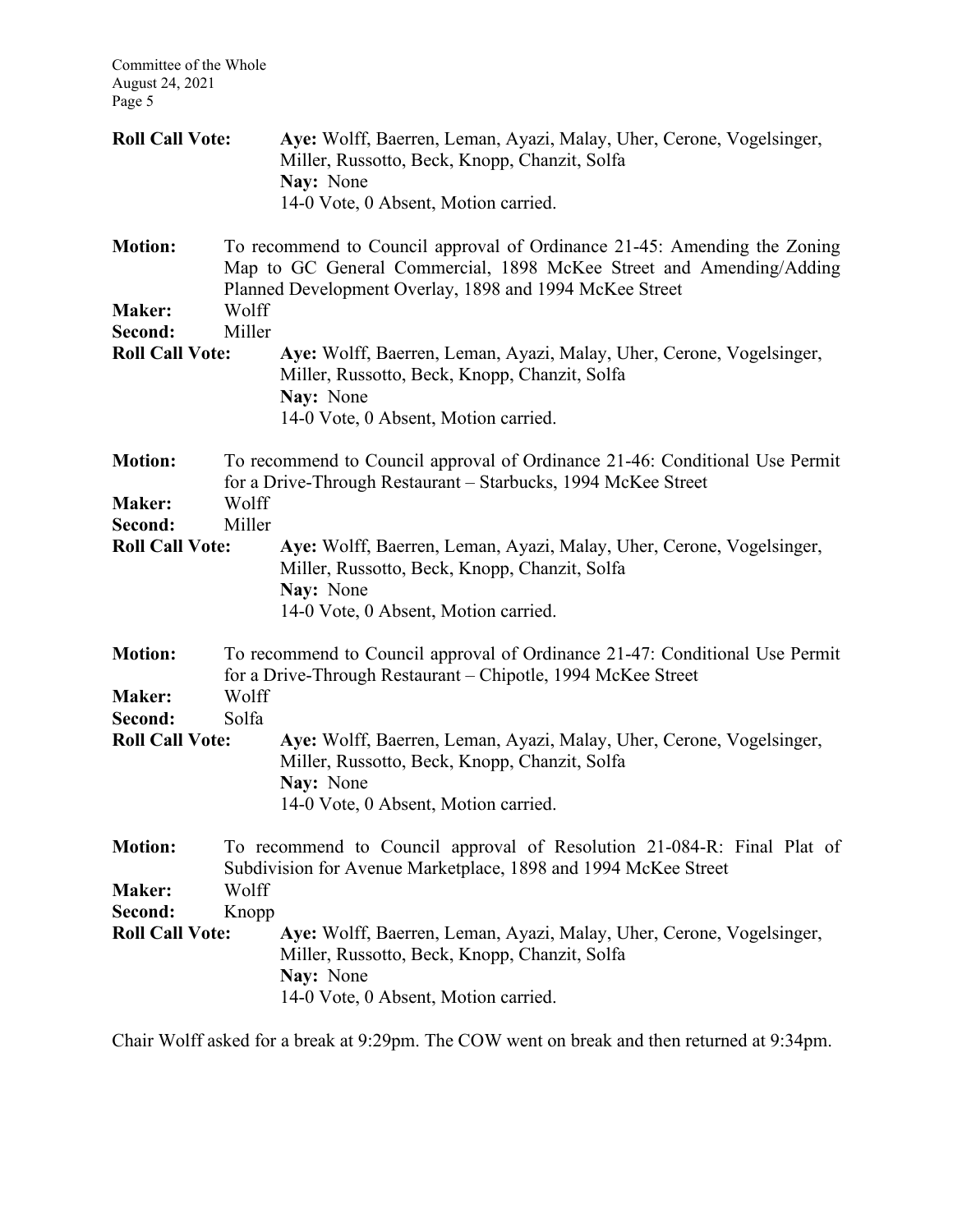#### **11. Ordinance 21-37: Amending the Batavia City Code Related to Parking Regulations, Title 3 Business and License Regulations and Title 10 Zoning Code, City of Batavia, Applicant (DR 8/20/21) CD**

Rackow overviewed the memo.

| <b>Motion:</b>         |       | To recommend to Council approval of Ordinance 21-37: Amending the Batavia |
|------------------------|-------|---------------------------------------------------------------------------|
|                        |       | City Code Related to Parking Regulations, Title 3 Business and License    |
|                        |       | Regulations and Title 10 Zoning Code, City of Batavia, Applicant          |
| <b>Maker:</b>          | Wolff |                                                                           |
| Second:                | Knopp |                                                                           |
| <b>Roll Call Vote:</b> |       | Aye: Wolff, Baerren, Leman, Ayazi, Malay, Uher, Cerone, Vogelsinger,      |
|                        |       | Miller, Russotto, Beck, Knopp, Chanzit, Solfa                             |
|                        |       | Nay: None                                                                 |
|                        |       | 14-0 Vote, 0 Absent, Motion carried.                                      |

**12. Ordinance 21-48: Proposing the Establishment of Special Service Area 56 for the Fox Valley Business Park (East of S River Street and North of Prairie Path Bike Trail) (SCB8/19/21) CD**

Buening discussed the memo with the Committee.

| <b>Motion:</b>         |        | To recommend to Council approval of Ordinance 21-48: Proposing the              |  |                                                                      |  |  |
|------------------------|--------|---------------------------------------------------------------------------------|--|----------------------------------------------------------------------|--|--|
|                        |        | Establishment of Special Service Area 56 for the Fox Valley Business Park (East |  |                                                                      |  |  |
|                        |        | of S River Street and North of Prairie Path Bike Trail)                         |  |                                                                      |  |  |
| <b>Maker:</b>          | Wolff  |                                                                                 |  |                                                                      |  |  |
| Second:                | Miller |                                                                                 |  |                                                                      |  |  |
| <b>Roll Call Vote:</b> |        |                                                                                 |  | Aye: Wolff, Baerren, Leman, Ayazi, Malay, Uher, Cerone, Vogelsinger, |  |  |
|                        |        | Miller, Russotto, Beck, Knopp, Chanzit, Solfa                                   |  |                                                                      |  |  |
|                        |        | Nay: None                                                                       |  |                                                                      |  |  |
|                        |        | 14-0 Vote, 0 Absent, Motion carried.                                            |  |                                                                      |  |  |

**13. Resolution 21-087-R: Authorizing Execution of a Contract with Active Transportation Alliance and Ride Illinois for the Creation of an Active Transportation Plan for the City of Batavia, IL (LN 8/19/21) CD**

*This item was discussed after agenda item six. Alderman Baerren was absent.*

Newman stated that this is part of our Strategic Action Plan taking into account other nonmotorized forms of transportation. In 2019 the Bicycle Commission recommended that we work with Ride Illinois to update our ride plan. This was placed in the 2020 budget but then put on hold due to the pandemic. Staff would like to recommend we work both with Active Transportation Alliance and Ride Illinois. Previously we budgeted \$13,000. The Active Transportation Alliance services amount to \$19,188 and Ride Illinois services to \$5,700 for a total cost of \$24,888. The professional services part of the City Administrator's budget would be used to cover the additional charges anticipated with this plan.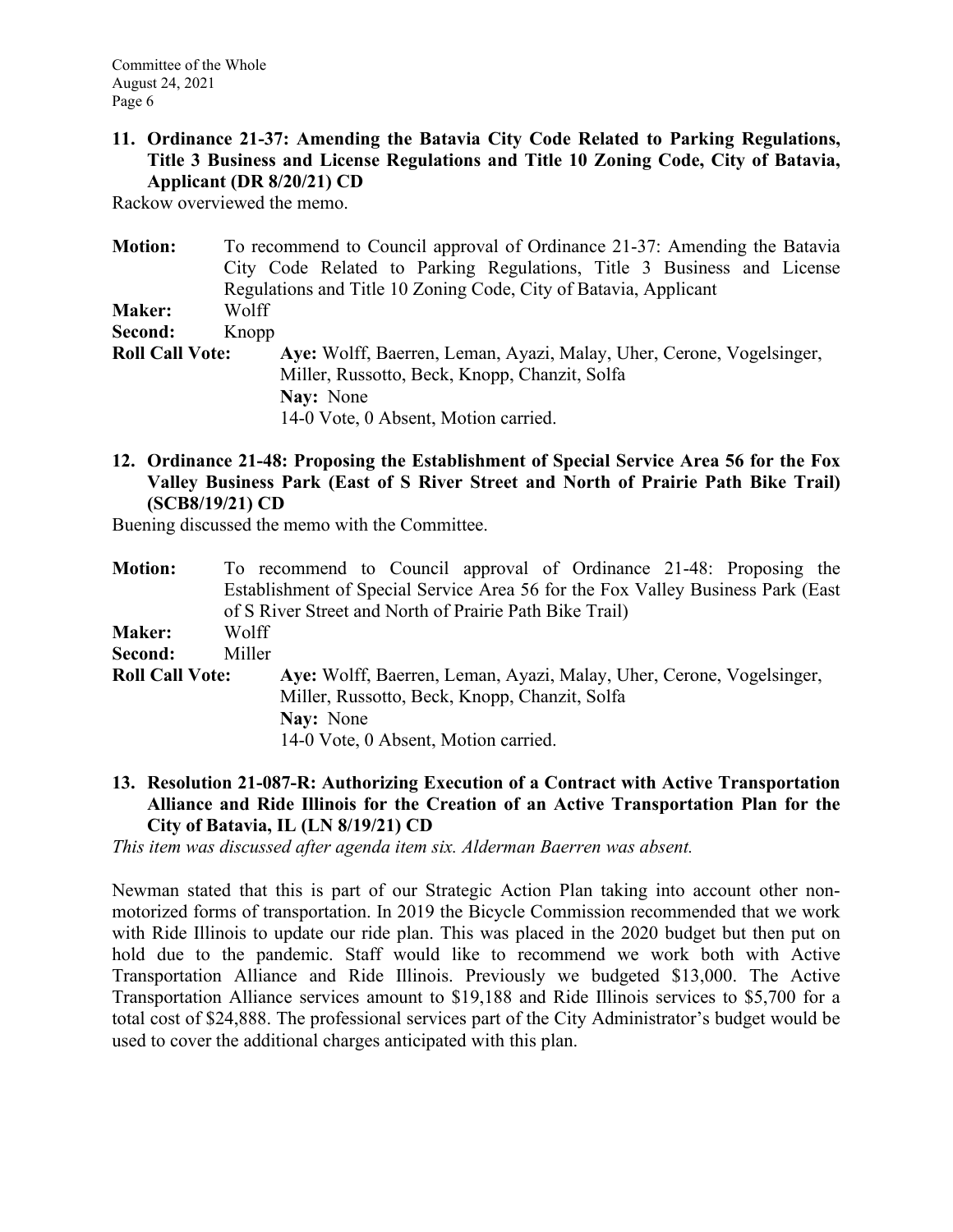| <b>Motion:</b>         |       |                                                                           |  |  | To recommend to Council approval of Resolution 21-087-R: Authorizing              |
|------------------------|-------|---------------------------------------------------------------------------|--|--|-----------------------------------------------------------------------------------|
|                        |       |                                                                           |  |  | Execution of a Contract with Active Transportation Alliance and Ride Illinois for |
|                        |       | the Creation of an Active Transportation Plan for the City of Batavia, IL |  |  |                                                                                   |
| <b>Maker:</b>          | Wolff |                                                                           |  |  |                                                                                   |
| Second:                | Beck  |                                                                           |  |  |                                                                                   |
| <b>Roll Call Vote:</b> |       | Aye: Wolff, Leman, Ayazi, Malay, Uher, Cerone, Vogelsinger, Miller,       |  |  |                                                                                   |
|                        |       | Russotto, Beck, Knopp, Chanzit, Solfa                                     |  |  |                                                                                   |
|                        |       | Nay:                                                                      |  |  |                                                                                   |
|                        |       | 13-0 Vote, 1 Absent, Motion carried.                                      |  |  |                                                                                   |

#### **14. Discussion: One Washington Place Project Update**

Newman stated that last Tuesday the Developer shared with us that they have not heard final word from their lender in regard to the construction loan. On Thursday we were notified that they have received a commitment from the lender for the construction loan. City Council asked that in the event that the loan was approved that City Staff work with the lender to determine the effect of the delay on the project's timeline and to come back to City Council with what the revision of that timeline would look like. Our City Attorney was asked to advise City Council on possible alternatives. Newman announced David Patzelt, Shodeen, and David Silverman, attorney, is in attendance to discuss possible alternatives City Council could take in regards to rights and obligations under the RDA.

Attorney David Silverman stated that understanding the timeline change and thus going out of compliance with certain benchmarks set in the redevelopment agreement we are presented with four options at this point. The first option is the do nothing option. He does not recommend this option. Second option is the provision in the Redevelopment Agreement (RDA) that provides that the City without cause may terminate the agreement. In order to do that the language in this agreement and in the prior agreement is the City would have to reimburse the developer for their costs. The cost clock began with the first amendment of the RDA. Because of the significance of those costs that may not be a realistic option at this point. The next possible alternative is to provide a notice to the developer of your intent to terminate the agreement. The RDA provides you can give this notice of attempt to terminate and the developer could agree and walk away or they could begin a cure process to try to catch up with the dates that have slipped. The last option is to amend the RDA once again to reset the dates to more realistic dates due to the developer's situation at this point and time.

David Patzelt, Shodeen, addressed the Committee. He shared paper copies as well as the PowerPoint presentation utilizing the shared screen of Zoom. The PowerPoint presentation titled 'One Washington Place Schedule of Dates' included the following information:

- RDA Paragraph
- Per RDA 3<sup>rd</sup> Amendment
- Per RDA  $3<sup>rd</sup>$  Amendment with Financing
- Per RDA  $3^{rd}$  Amendment extended paragraph 1.04(b)
- Proposal Amendment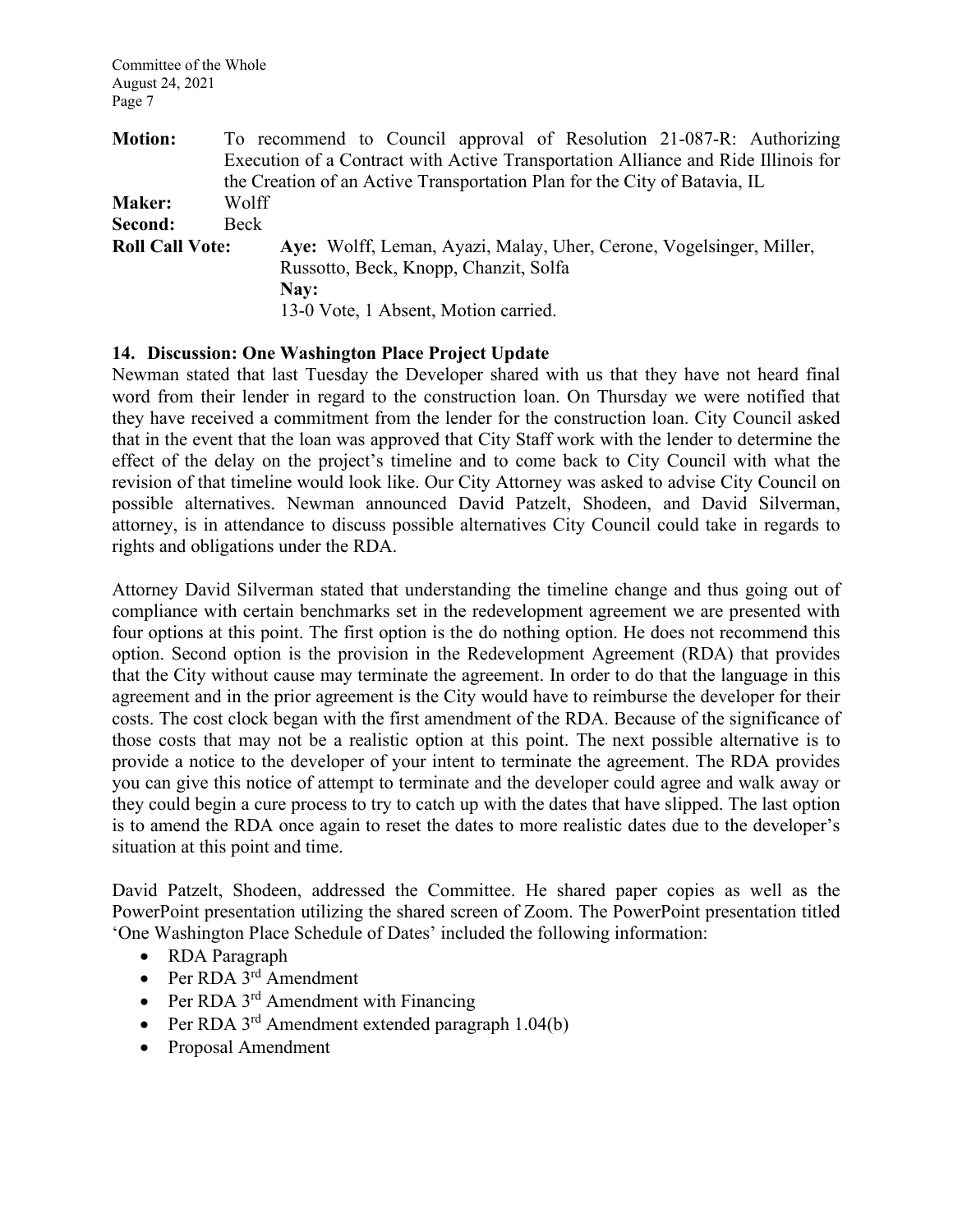Patzelt stated that there is no delay to the end of the project. We don't need to amend the dates at the end to complete the project. He would suggest keeping those dates fixed and he is not asking the Committee to extend the overall length of the project. We would want to amend those dates we have missed so far.

The Committee discussed the four options presented by Attorney Silverman, amending the schedule, consequences if the conditions are not met, liquidated damages per day, the pandemic and its effect on materials, time left on the Tax Increment Financing (TIF) district, termination, and setting a proposed amendment for liquidated damages.

Malay stated that we are coming up on five years. We are talking about doing a fourth agreement now. We have a different Council. The last vote when it was seven to seven there were four council members that are no longer here. We are elected to represent the people in this town. He thinks that it is only right that we have a vote on this with the new Council because he would hate to see the largest project go forward where the majority of the Council, who represents the interest of the people, does not adhere to. He does not have confidence that this will not come back with a fifth agreement. He questioned how many red flags do we need here. The new Council has to agree with what we want. Beck agreed and questioned what kind of teeth could we put into the next deadline. She asked if we could create a termination clause if they miss the January  $5<sup>th</sup>$  date. Newman stated that we could put in a liquidated damages provision to they could pay for the additional time to meet the deadline and if they did not want to pay and the agreement would automatically terminate at that point. Or they could pay the penalty and get the additional period of time. Newman discussed termination clause and default clause with the Committee. The termination clause applies prior to construction beginning and the default clause applies once construction begins. The termination clause is if we want to terminate for no cause than we are responsible for the developer's cost back to the first amendment. If we want to terminate for cause because they have missed a deadline prior to transfer of the development property then we provide them notice and they have the opportunity to cure within 30 days and if it takes longer than 30 days then they have to show reasonable progress towards completion.

| <b>Motion:</b>         | To direct staff to create a proposed amendment to the RDA for One Washington              |  |  |  |  |  |  |
|------------------------|-------------------------------------------------------------------------------------------|--|--|--|--|--|--|
|                        | Place with the four drop dead dates in the far right hand column of $1/5/22$ , $3/6/22$ , |  |  |  |  |  |  |
|                        | $4/9/22$ and the second $4/9/22$ . If any of those things are not met there is a no cure  |  |  |  |  |  |  |
|                        | termination clause within that. Liquidated damages to start on the completion             |  |  |  |  |  |  |
|                        | dates listed in the green section of \$1,000 a day with those dates.                      |  |  |  |  |  |  |
| <b>Maker:</b>          | Wolff                                                                                     |  |  |  |  |  |  |
| Second:                | Knopp                                                                                     |  |  |  |  |  |  |
| <b>Roll Call Vote:</b> | Aye: Wolff, Leman, Ayazi, Uher, Cerone, Vogelsinger, Miller,                              |  |  |  |  |  |  |
|                        | Russotto, Knopp, Baerren, Chanzit, Solfa                                                  |  |  |  |  |  |  |
|                        | Nay: Beck, Malay                                                                          |  |  |  |  |  |  |
|                        | 12-0 Vote, 2 Absent, Motion carried.                                                      |  |  |  |  |  |  |